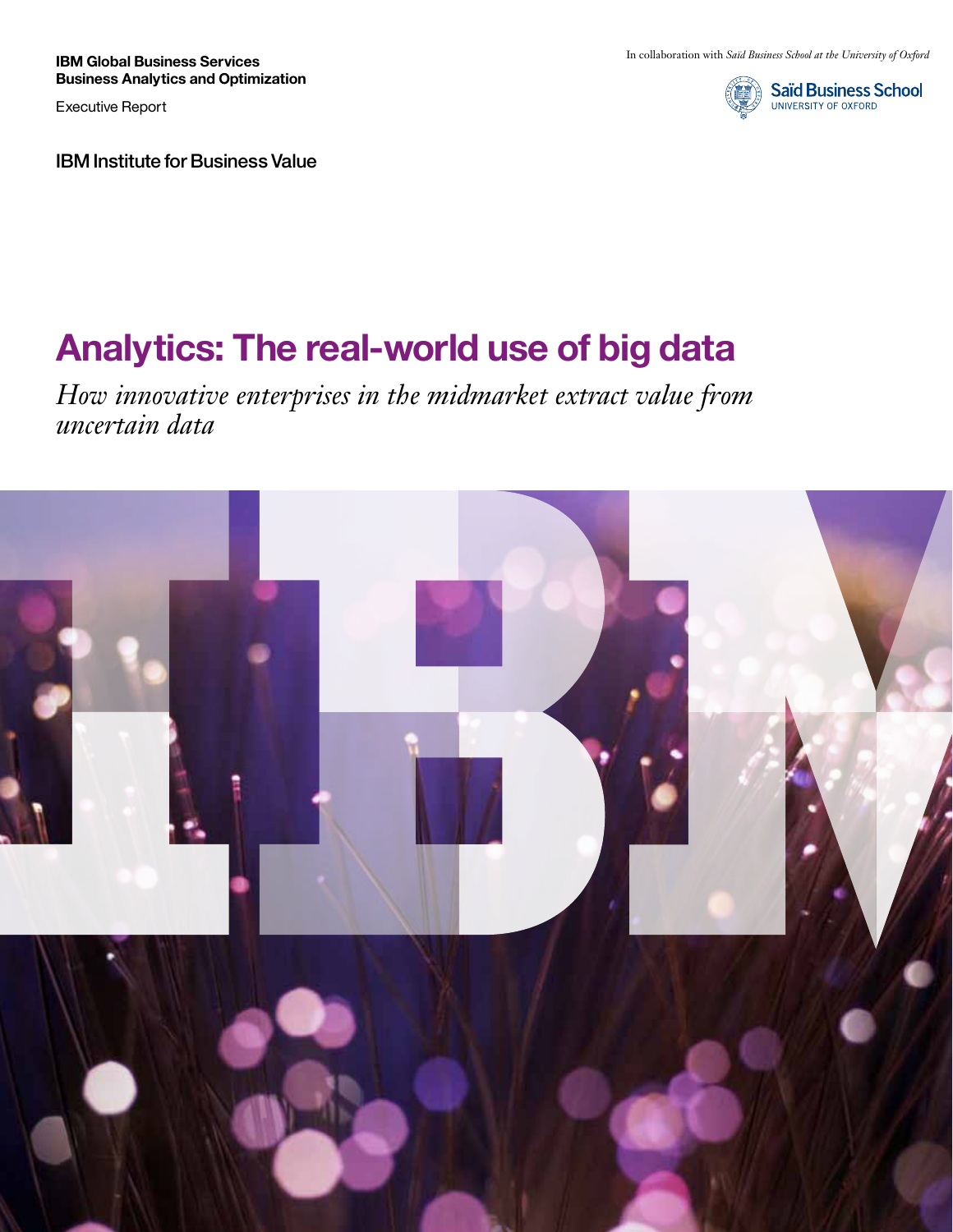# IBM® Institute for Business Value

IBM Global Business Services, through the IBM Institute for Business Value, develops fact-based strategic insights for senior executives around critical public and private sector issues. This executive report is based on an in-depth study by the Institute's research team. It is part of an ongoing commitment by IBM Global Business Services to provide analysis and viewpoints that help companies realize business value. You may contact the authors or send an email to *[iibv@us.ibm.com](mailto:iibv%40us.ibm.com?subject=Information%20on%20your%20new%20Thought%20Leadership)* for more information. Additional studies from the IBM Institute for Business Value can be found at *[ibm.com/iibv](http://www.ibm.com/iibv)*

# Saïd Business School at the University of Oxford

The Saïd Business School is one of the leading business schools in the UK. The School is establishing a new model for business education by being deeply embedded in the University of Oxford, a world-class university and tackling some of the challenges the world is encountering. You may contact the authors or visit: *www.sbs.ox.ac.uk* for more information.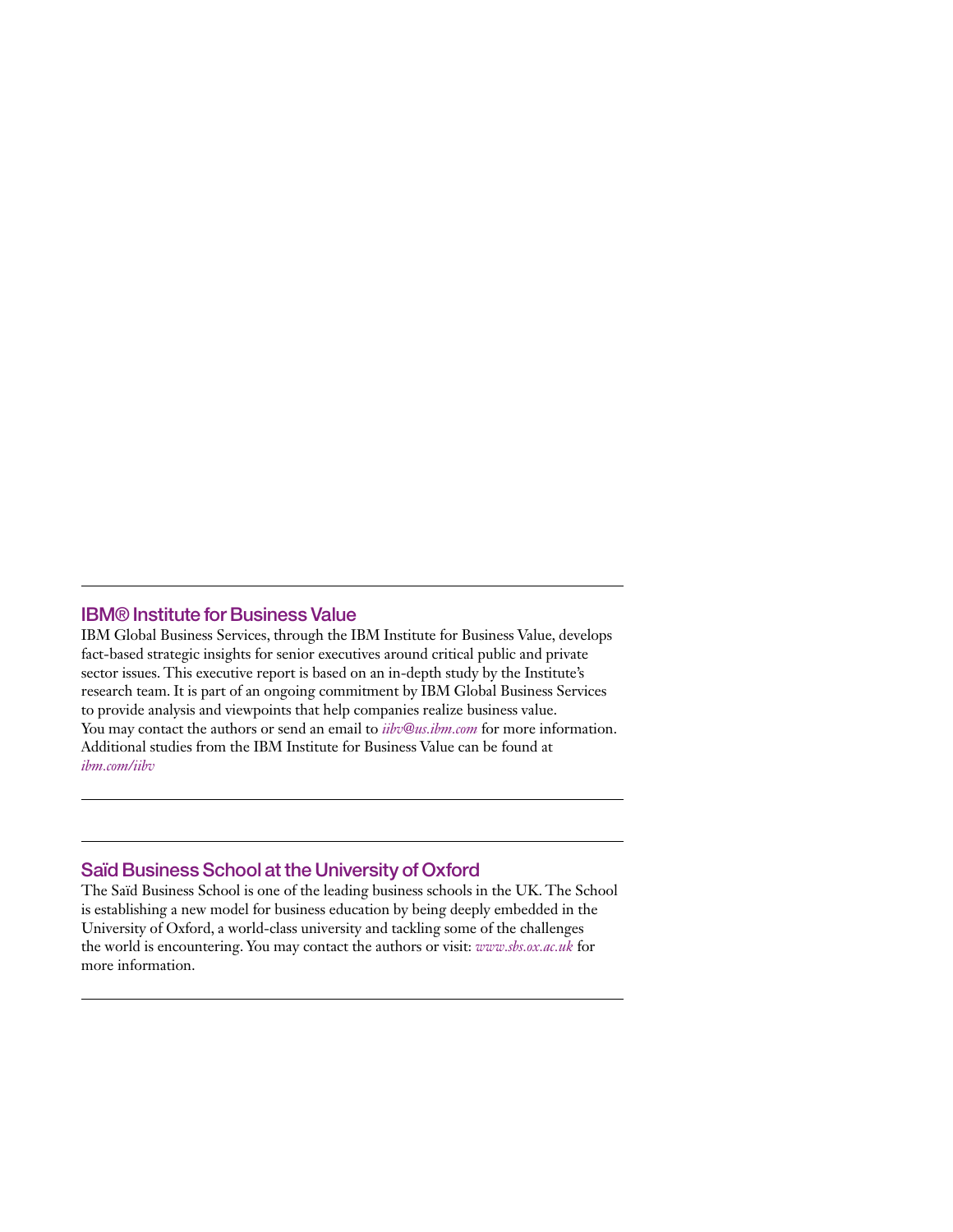*By Susan Miele and Rebecca Shockley*

"Big data"-which admittedly means many things to many people-is no longer confined to the realm of technology. Today it is a business imperative. In addition to providing solutions to long-standing business challenges, big data inspires new ways to transform processes, organizations, entire industries and even society itself. Yet extensive media coverage and diverse opinions make it easy to perceive that big data is only for "big" organizations – what is really happening? Our newest research finds that midsize organizations are just as likely to be using big data technologies to tap into existing data sources and get closer to their customers as any other company.

In industries throughout the world, executives are recognizing the opportunities associated with big data. But despite what seems like unrelenting media attention on uses of big data, it can be hard to find in-depth information on what midsize organizations are really doing. So, we sought to better understand how such organizations view big data – and to what extent they are currently using it to benefit their businesses. The IBM Institute for Business Value partnered with the Saïd Business School at the University of Oxford to conduct the 2012 Big Data @ Work Study, surveying 1144 business and IT professionals in 95 countries, including 555 "midmarket" businesses – those with annual revenues less than US\$1 billion, 82 percent of which reported revenue of less than US\$500 million. These survey results were combined with interviews of more than two dozen academics, subject matter experts and business/IT executives, and an examination of dozens of IBM client studies, to develop this report. More than half of these midmarket respondents were from business functions, such as

Marketing and Finance, in companies that spanned 12 macro industry groups, and hailed from around the globe with 37 percent from North America and 38 percent from Europe.

A deeper examination of their responses found that midmarket companies were just as likely as large enterprises to be exploring big data efforts – creating business-driven strategies and blueprints to move forward – and a quarter of them already have big data pilots or an implementation underway. The volume of data may be smaller, but the technologies, analysis techniques and business value they are deriving are on par with their large enterprise counterparts. Big data, we found, is not just for "big" organizations; smaller organizations can apply the same principles to extract untapped value from data sources both within and outside their organizations.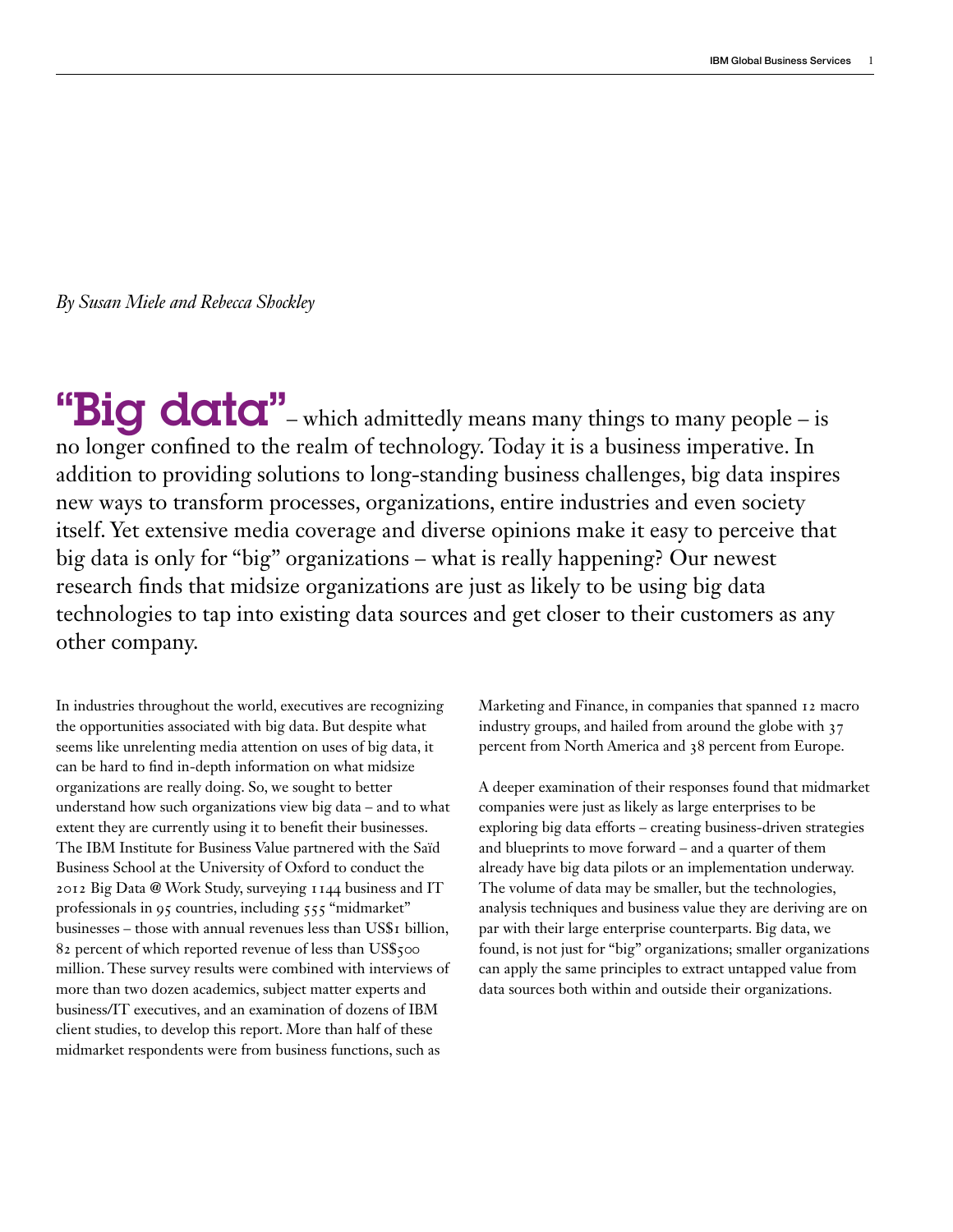Sixty percent of these midsize companies report that the use of information (including big data) and analytics is creating a competitive advantage for their organizations, compared with 69 percent of large enterprises (see Figure 1). This is up from 36 percent of midsize companies in IBM's 2010 New Intelligent Enterprise Global Executive Study and Research Collaboration  $-$  a 66 percent increase in just two years.<sup>1</sup> It is important to note that midsize companies are starting to lag after being on par with larger enterprises in terms of this competitive advantage in 2010, even though they share many of the same objectives and challenges.



#### Realizing a competitive advantage

Source: Big Data @ Work survey, a collaborative research survey conducted by the IBM Institute for Business Value and the Saïd Business School at the University of Oxford. © IBM 2012

*Figure 1:* The ability to create a competitive advantage from information and analytics varies little by organizational size. Two important trends make this era of information management, known as big data, quite different: The digitization of virtually "everything" now creates new types of large and real-time data available across a broad range of industries. In addition, today's advanced analytics technologies and techniques enable organizations to extract insights from data with previously unachievable levels of sophistication, speed and accuracy.

Across industries, geographies and market sizes, our study found that organizations are taking a business-driven and pragmatic approach to big data. The most effective big data strategies identify business requirements first, and then tailor the infrastructure, data sources and analytics to support the business opportunity. These organizations extract new insights from existing and newly available internal sources of information, define a big data technology strategy and then incrementally extend the sources of data and infrastructures over time.

#### Defining big data

Much of the confusion about big data begins with the definition itself. A useful way of characterizing big data is to understand "the three Vs" of big data: volume, variety and velocity. These characteristics encapsulate the qualities often associated with big data – for example, large amounts of data, different types of data, and streaming or real-time data – and we provide more detail on each of these characteristics below.

But while these characteristics cover the key attributes of big data itself, we believe organizations need to consider an important fourth dimension: veracity. Inclusion of veracity as the fourth big data attribute emphasizes the importance of addressing and managing for the uncertainty inherent within some types of data.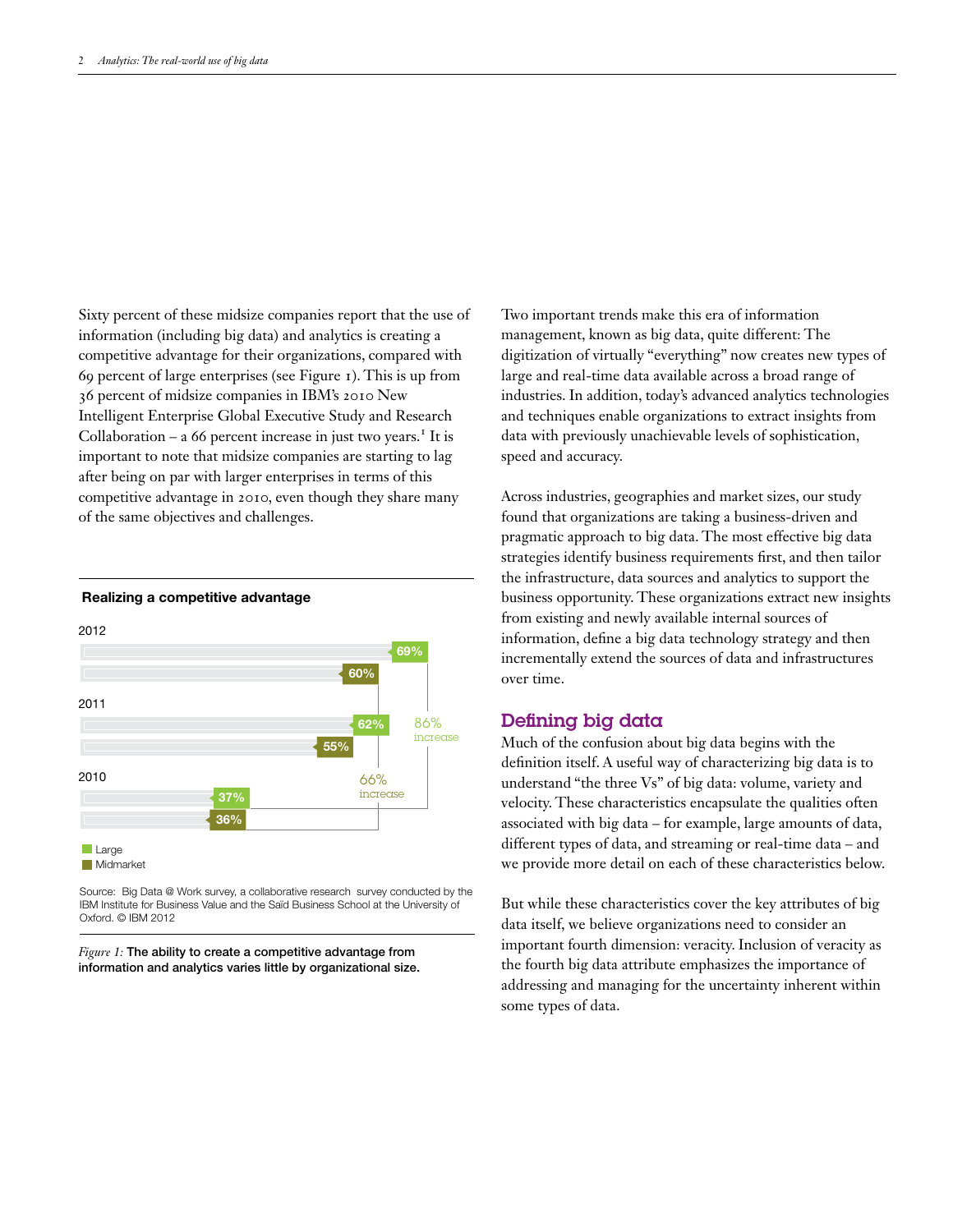The convergence of these four dimensions helps both to define and distinguish big data:

*Volume:* The amount of data. Perhaps the characteristic most associated with big data, volume refers to the mass quantities of data that organizations are trying to harness to improve decision making across the enterprise (see Figure 2). Data volumes continue to increase at an unprecedented rate. However, what constitutes truly "high" volume varies by industry, market size and even geography, and is smaller than the petabytes and zetabytes often referenced.

Just over half of all respondents consider datasets between one terabyte and one petabyte to be "big data," including more than three-quarters of midsize companies. This means that size alone doesn't matter; the physical size of the dataset is irrelevant. Big data is defined by IBM as "any dataset that cannot be managed by traditional processes and tools." Any line that delineates "big" and "small" data is arbitrary because the key characteristic is that the data has a greater volume than the current data ecosystem can manage. Still, all can agree that whatever is considered "high volume" today will be even higher tomorrow.

*Variety:* Different types of data and data sources. Variety is about managing the complexity of multiple data types, including structured, semi-structured and unstructured data. Organizations need to integrate and analyze data from a complex array of both traditional and non-traditional information sources, from within and outside the enterprise (see Figure 3). With the explosion of sensors, smart devices and social collaboration technologies, data is being generated in countless forms, including: text, web data, tweets, sensor data, audio, video, click streams, log files and more.

#### Volume



Source: Big Data @ Work survey, a collaborative research survey conducted by the IBM Institute for Business Value and the Saïd Business School at the University of Oxford. © IBM 2012

*Figure 2:* Volume is the characteristic most associated with big data, but there is no set definition so drawing a line is arbitrary.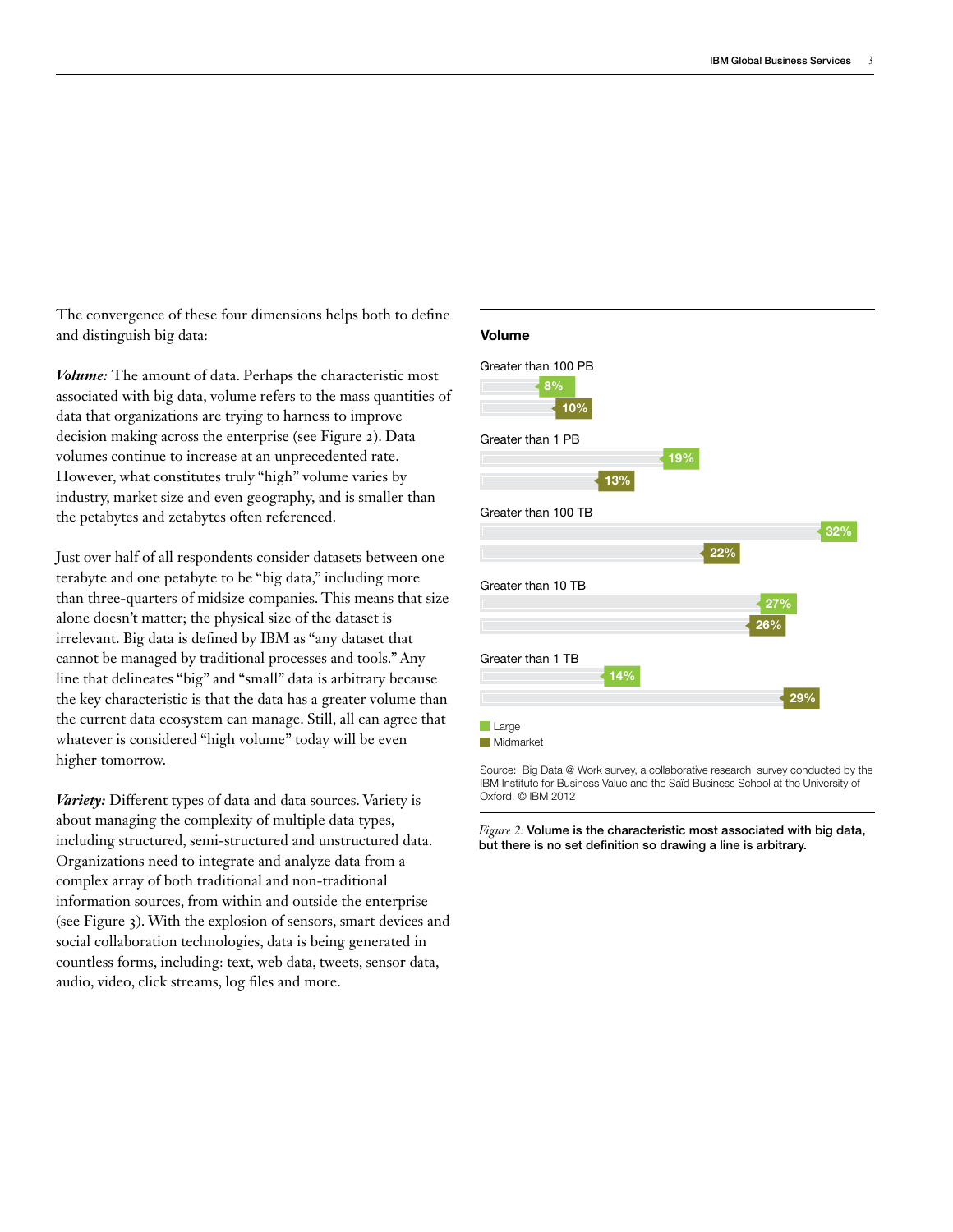

**Midmarket** 

Source: Big Data @ Work survey, a collaborative research survey conducted by the IBM Institute for Business Value and the Saïd Business School at the University of Oxford. © IBM 2012

*Figure 3:* Internal sources of data enable organizations to quickly ramp up big data efforts.

*Velocity:* Data in motion. The speed at which data is created, processed and analyzed continues to accelerate. Contributing to higher velocity is the real-time nature of data creation, as well as the need to incorporate streaming data into business processes and decision making. Velocity impacts latency – the lag time between when data is created or captured, and when it is accessible. The expectations of business users within both midmarket and large enterprises are very similar. While slightly more midmarket business leaders expect data to be available within business processes within a week (17 percent compared with 13 percent in large enterprises), most expect data will be available within 24 hours of being captured and processed (63 percent of midmarket leaders compared with 65 percent of large enterprise leaders). Thus, the need for quick, accessible information does not vary substantially by organizational size.

*Veracity:* Data uncertainty. Veracity refers to the level of reliability associated with certain types of data. Striving for high data quality is an important big data requirement and challenge, but even the best data cleansing methods cannot remove the inherent unpredictability of some data, like the weather, the economy, or a customer's actual future buying decisions. The need to acknowledge and plan for uncertainty is a dimension of big data that has been introduced as executives seek to better understand the uncertain world around them.

34% *While volume, variety and velocity cover the key attributes of big data, an important fourth dimension is veracity. Veracity emphasizes the importance of addressing and managing for the uncertainty inherent within some types of data.*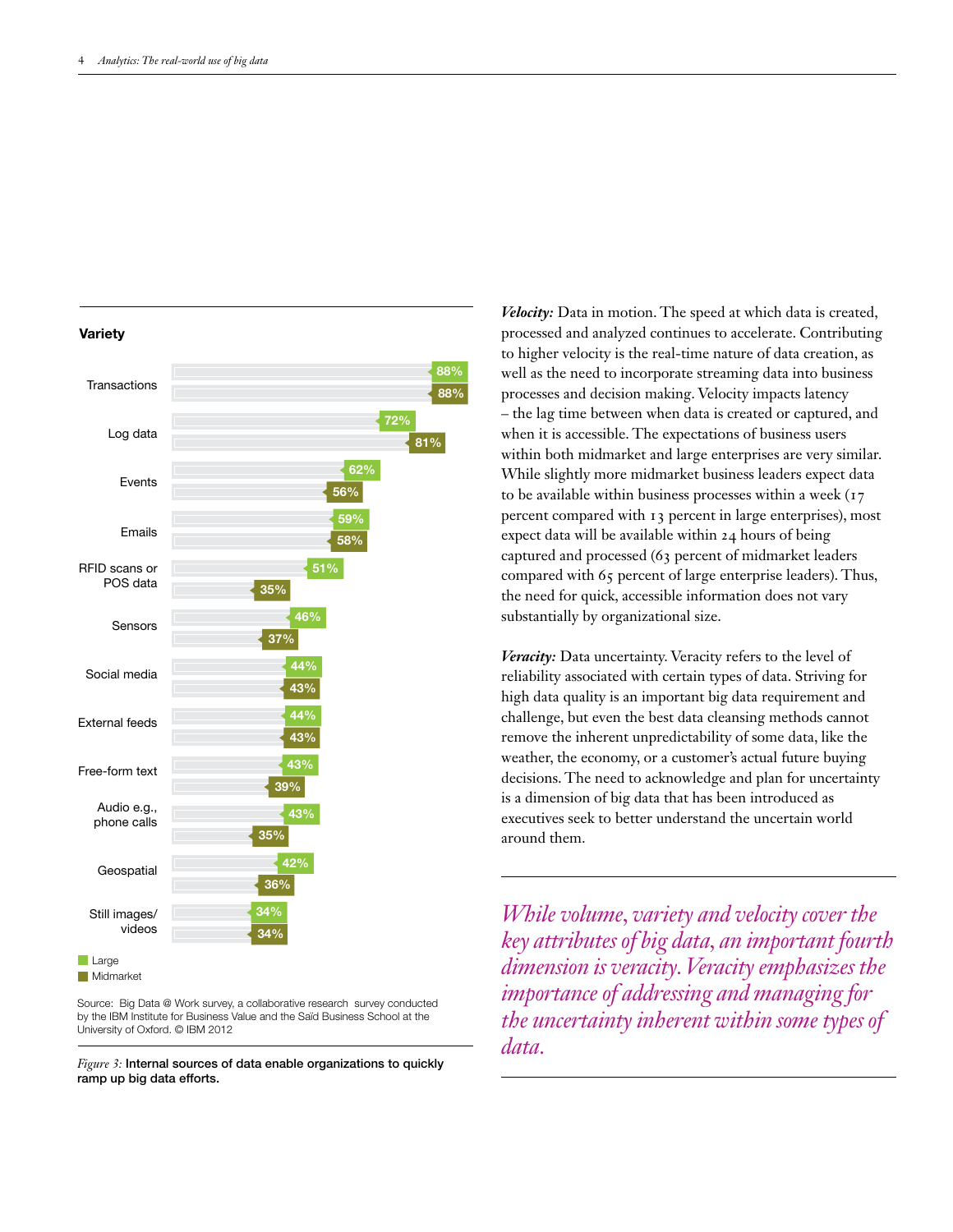#### **Velocity**



Source: Big Data @ Work survey, a collaborative research survey conducted by the IBM Institute for Business Value and the Saïd Business School at the University of Oxford. © IBM 2012

*Figure 4:* The expectation in most organizations, regardless of size, is that data will be available within a 24-hour period.

Ultimately, big data is a combination of these characteristics that creates an opportunity for organizations to gain competitive advantage in today's digitized marketplace. It enables companies to transform the ways they interact with and serve their customers, and allows organizations – even entire industries – to transform themselves. Not every organization will take the same approach toward engaging and building its big data capabilities. But opportunities to utilize new big data technology and analytics to improve decisionmaking and performance exist in every industry and in businesses of every size.

# Organizations are being practical about big data

Notwithstanding some of the hype, it is commonly agreed that we are in the early stages of big data adoption. In this study, we use the term "big data adoption" to represent a natural progression of the data, sources, technologies and skills that are necessary to create a competitive advantage in the globally integrated marketplace.

Our Big Data @ Work survey confirms that most organizations are currently in the early stages of big data planning and development efforts, regardless of size, with midsize companies on par with their larger corporate counterparts (see Figure 5). While a greater percentage of midsize companies are focused on understanding the concepts (28 percent of midmarket compared with 18 percent of large organizations), the majority are either defining a roadmap related to big data (46 percent of midmarket and 49 percent of large organizations), or have big data pilots and implementations already underway (25 percent of midsize companies compared to 33 percent of large organizations). With midmarket companies pacing a similar adoption level to large enterprises, we find big data is not just for "big" organizations; regardless of size, organizations can apply the same principles to extract untapped value from data sources both within and outside their organizations.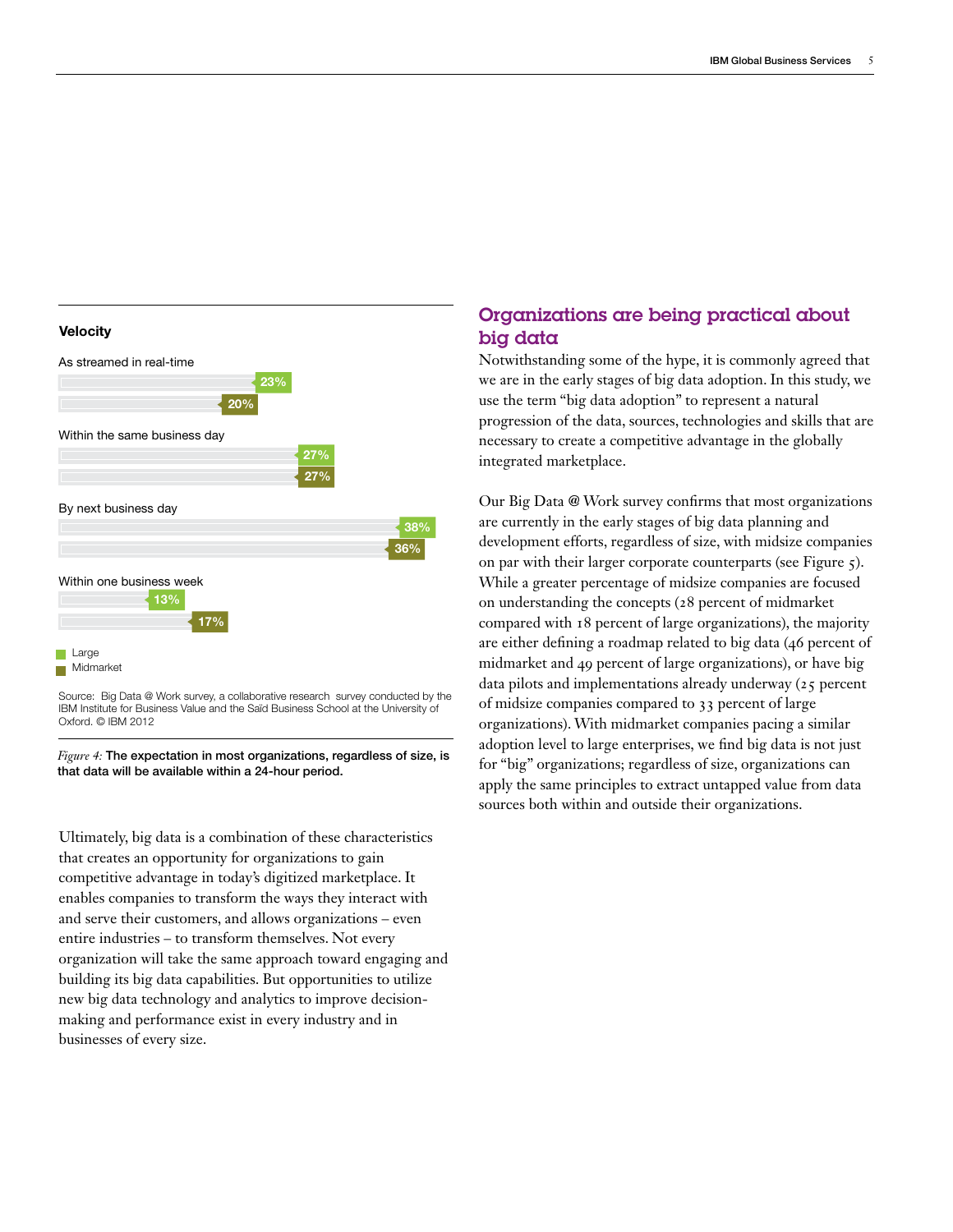#### Big data activities



Source: Big Data @ Work survey, a collaborative research survey conducted by the IBM Institute for Business Value and the Saïd Business School at the University of Oxford. © IBM 2012

*Figure 5:* Three out of four organizations have big data activities underway; and one in four are either in pilot or production.

By analyzing survey responses, we identified five key study findings that depict some common and interesting trends and insights:

- Across the market, the business case for big data is strongly focused on addressing customer-centric objectives
- • A scalable and extensible information management foundation is a prerequisite for big data advancement
- • Organizations are beginning their pilots and implementations by using existing, internal sources of data
- • Advanced analytic capabilities are required, yet often lacking, for organizations to get the most value from big data
- As organizations' awareness and involvement in big data grows, we see a consistent pattern of big data adoption emerging.

# Customer analytics are driving big data initiatives

When asked to rank their top three objectives for big data, nearly half of the respondents identified customer-centric objectives as their organization's top priority (46 percent of midsize companies compared to 48 percent of large enterprises). Organizations are committed to improving the customer experience and better understanding customer preferences and behavior. Understanding today's "empowered consumer" was also identified as a high priority in both the 2011 IBM Global Chief Marketing Officer Study and 2012 IBM Global Chief Executive Officer Study.<sup>2</sup>

Through this deeper understanding, organizations of all types and sizes are finding new ways to engage with existing and potential customers. This principle clearly applies in retail, but equally as well in telecommunications, healthcare, government, banking and finance, and consumer products where end-consumers and citizens are involved, and in business-tobusiness interactions among partners and suppliers.

In addition to customer-centric objectives, other functional objectives are also being addressed through early applications of big data. Efforts to optimize operational processes, for example, was cited by 18 percent of midmarket respondents, but consists largely of pilot projects. Other big data applications that were frequently mentioned include: risk/ financial management, employee collaboration and enabling new business models.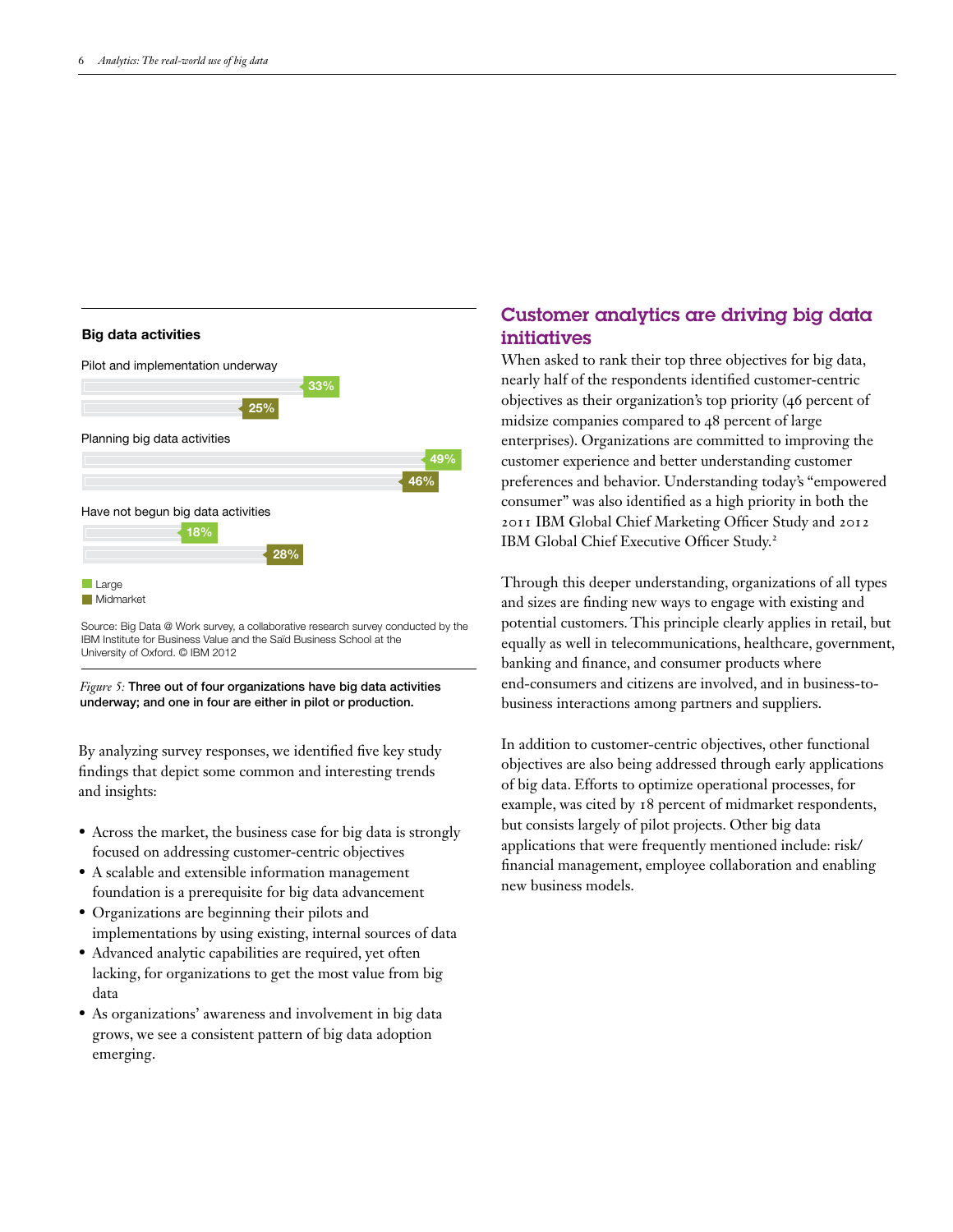# Big data is dependent upon a scalable and extensible information foundation

The promise of achieving significant, measurable business value from big data can only be realized if organizations put into place an information foundation that supports the rapidly growing volume, variety and velocity of data. We asked respondents with current big data efforts to identify the current state of their big data infrastructures. Slightly more than half of midsize companies have integrated information that can be scaled, but midsize companies lag – sometimes significantly – behind their large enterprise counterparts in implementing those components most associated with big data efforts.

Integrated information is a core component of any analytics effort, and it is even more important with big data. As noted in the 2011 IBM Institute for Business Value study on advanced analytics, an organization's data has to be readily available and accessible to the people and systems that need it.3 The inability to connect data across organizational and department silos has been a business intelligence challenge for years. This integration is even more important, yet much more complex, with big data.

Integrating a variety of data types and analyzing streaming data often require new infrastructure components, like Hadoop, NoSQL or various analytic appliances, but these components also offer the opportunity to bypass some of the more traditional data structures altogether.

Midsize companies lag significantly in implementing the more algorithm-driven infrastructure components like workload optimization, complex event process and analytic accelerators. The use of analytic accelerators – pre-built solutions that can be customized to individual tasks – is a missed opportunity in most midsize companies; only a quarter of midsize companies are using these vendor-built tools (compared to 56 percent of larger organizations), which can help midsize companies mitigate the skills gaps that frequently occur within their organizations.

The costs associated with upgrading infrastructures were raised as a concern by several interviewed executives. Senior leadership, they reported, require a solid, quantifiable business case, one that defines incremental investments along with opportunities to rationalize and optimize the costs of their information management environments. Lower-cost architectures – including cloud computing, strategic outsourcing and value-based pricing – were cited as tactics being deployed. Yet others invested in their information platforms based on the conviction that the business opportunity was worth the associated incremental costs.

One concern regarding the big data infrastructure of midsize companies is that strong security and governance processes are in place at only 45 percent of those surveyed companies with active big data efforts underway. While security and governance have long been an inherent part of business intelligence, the added legal, ethical and regulatory considerations of big data introduce new risks and expand the potential for very public missteps, as we have already seen in some companies that have lost control of data or use it in questionable ways.

As a result, data security – and especially data privacy – is a critical part of information management, according to several interviewed subject matter experts and business executives. Compounding this challenge, privacy regulations are still evolving and can vary greatly by country. Midsize companies should focus on establishing strong business-driven data governance – for example, identifying which data should be private and implementing role-based security to limit access to it – as a proactive step to mitigate these risks.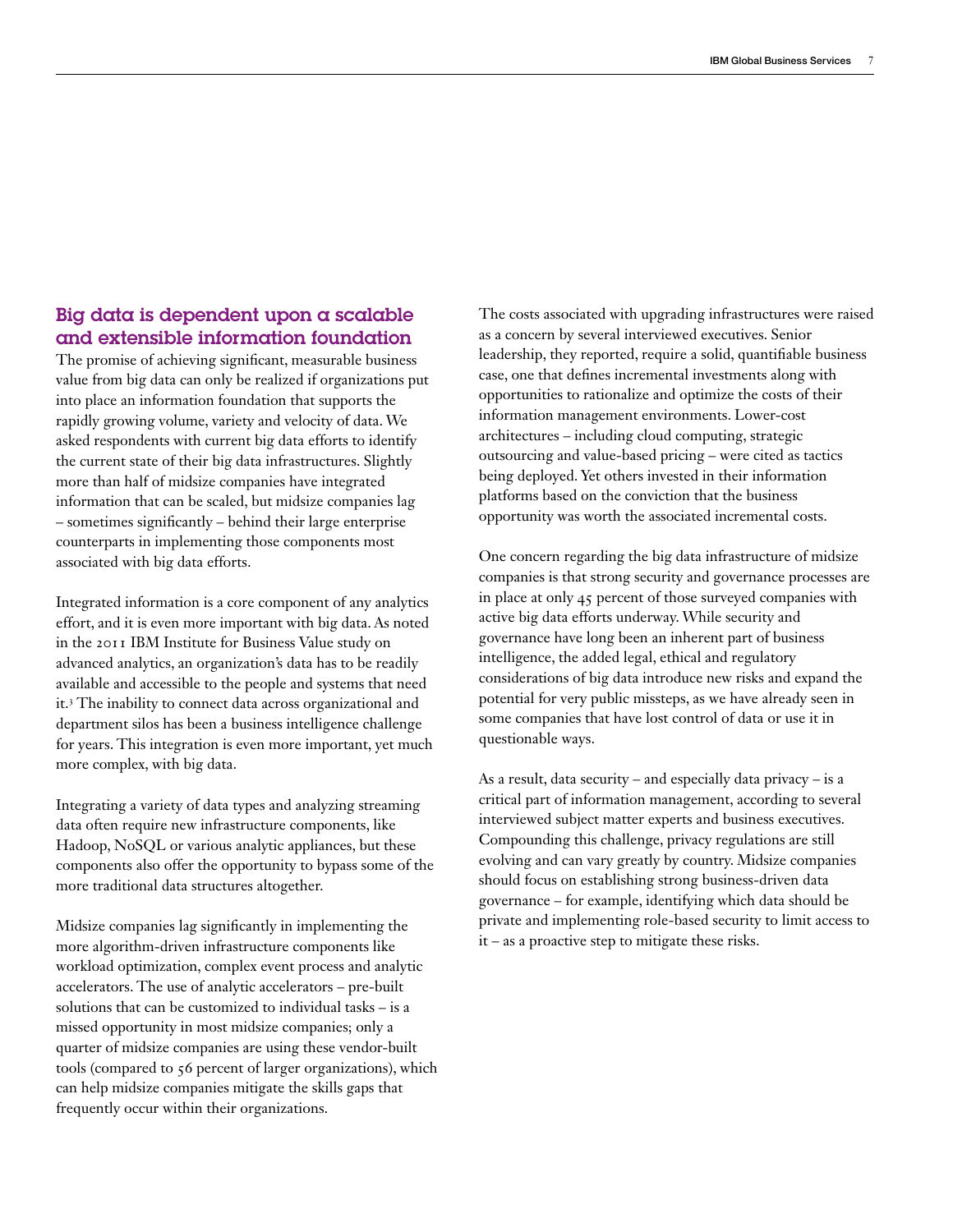# Initial big data efforts are focused on gaining insights from existing and new sources of internal data

Most early big data efforts are targeted at sourcing and analyzing internal data. According to our survey, more than half of the midmarket respondents reported internal data as the primary source of big data within their organizations. This suggests that companies are taking a pragmatic approach to adopting big data and also that there is tremendous untapped value still locked away in these internal systems.

As expected, internal data is the most mature, well-understood data available to organizations. It has been collected, integrated, structured and standardized through years of enterprise resource planning, master data management, business intelligence and other related work. By applying analytics, internal data extracted from customer transactions, interactions, events and emails can provide valuable insights (see sidebar, "Cincinnati Zoo: Business partner collaboration yields valuable insights from data"). However, in many organizations, the size and scope of this internal data, such as detailed transactions and operational log data, have become too large or varied to manage within traditional systems.

## **Cincinnati Zoo: Business partner collaboration yields valuable insights from data**

People come to the zoo to see the animals. But after the first visit, an elephant is an elephant. What makes visitors stay longer and keep coming back? Increasingly, predictive analytics are providing the answer.

The Cincinnati Zoo & Botanical Garden needed more insight on customer behavior. One of the oldest and most established zoos in the United States, it has the lowest public subsidy of any zoo in both the state of Ohio and the nation. Zoo executives realized that the more it knew about its customers, the more the zoo could enhance services and tailor them to its clientele.

The zoo needed to modernize and standardize sales systems, but that was just the beginning. It also needed a central business analytics solution to provide insight to sales in the context of customer visits, weather, time of day and other factors.

The zoo used this information to more strategically target customer marketing segments. As a result, the zoo achieved more than 400 percent return on its investment in the first year after implementation, including more than US\$2,000 per day in ice cream sales by keeping stands open for a few additional hours at the end of the day.

The insights quickly went a long way. With the insights that it has gained from a new business intelligence solution, the Cincinnati Zoo & Botanical Garden has been able to radically alter its financial and marketing picture, from more effective use of resources and double-digit percentage growth in combined food and retail sales, achieving more than a 100 percent return on investment within the first three months and a 400 percent return on investment during the first year of implementation.

By spending less and generating a higher hit rate, it also saved more than US\$40,000 in the first year. The organization also saves more than US\$100,000 per year by identifying existing promotions and discounts that were not achieving desired outcomes, then redeploying resources to better researched, more productive initiatives. With enhanced marketing, the zoo expects to see overall attendance increase by 50,000 visits in a one-year period.

John Lucas, former Zoo Director of Operations, said, "Almost anything can be achieved if you have access to the right information, and as a result, we know that analytics is going to play a significant role in Cincinnati Zoo's future."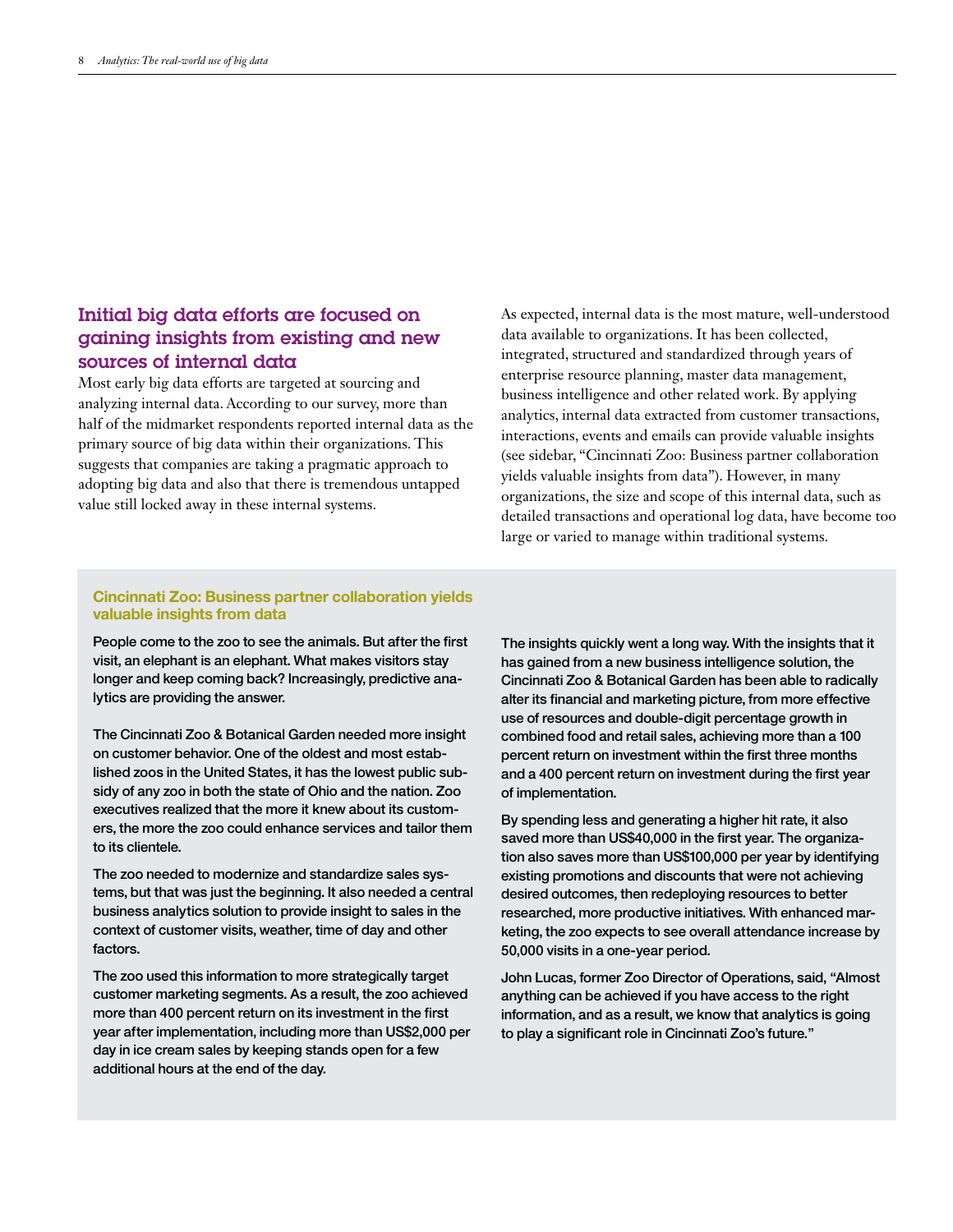More than four out of five midmarket respondents with active big data efforts are analyzing log data, outpacing their large enterprise counterparts. This is "machine/sensor generated" data produced to record the details of automated functions performed within business or information systems – data that has outgrown the ability to be stored and analyzed by many traditional systems. This intense analysis of log data indicates that once midsized organizations can scale, they are quickly putting these technologies to use by tapping into stored – but often unanalyzed – data for customer and operational insights.

# Big data requires strong analytics capabilities

Big data itself does not create value, however, until it is put to use to solve important business challenges. This requires access to more and different kinds of data, as well as strong analytics capabilities that include both software tools and the requisite skills to use them.

Examining those midsize companies engaged in big data activities reveals that they start with a strong core of analytics capabilities designed to address structured data. Next, they add skills and tools to take advantage of the wealth of data coming into the organization that is both semi-structured (data that can be converted to standard data forms) and unstructured (data in non-standard forms), such as data mining, data visualization, optimization and simulation, and text analytics, often reporting capabilities at higher levels than their large enterprise counterparts.

One capability that midsize companies often lack, however, is predictive skills. Such capabilities enable an organization to use historic and current data to anticipate changes in the market in advance (see sidebar, "Automercados Plaza's: Greater revenue through greater insight"). Almost three-quarters of midmarket respondents with active big data efforts reported using core analytics capabilities, such as query and reporting, and data mining to analyze big data, while only  $\zeta$ 8 percent report using predictive modeling.

## **Automercados Plaza's: Greater revenue through greater insight**

Automercados Plaza's, a family-owned chain of grocery stores in Venezuela, found itself with more than six terabytes of product and customer data spread across different systems and databases. As a result, it could not easily assess operations at each store and executives knew there were valuable insights to be found.

"We had a big mess related to pricing, inventory, sales, distribution and merchandising," says Jesus Romero, CIO, Automercados Plaza's. "We have nearly US\$20 million in inventory and we tracked related information in different systems and compiled it manually. We needed an integrated view to understand exactly what we have."

By integrating information across the enterprise, the grocery chain has realized a nearly 30 percent increase in revenue and a US\$7 million increase in annual profitability. Mr. Romero attributes these increases to better inventory management and the ability to more quickly adjust to changing market conditions. For example, the company has prevented losses for about 35 percent of its products now that it can schedule price reductions to sell perishable products before they spoil.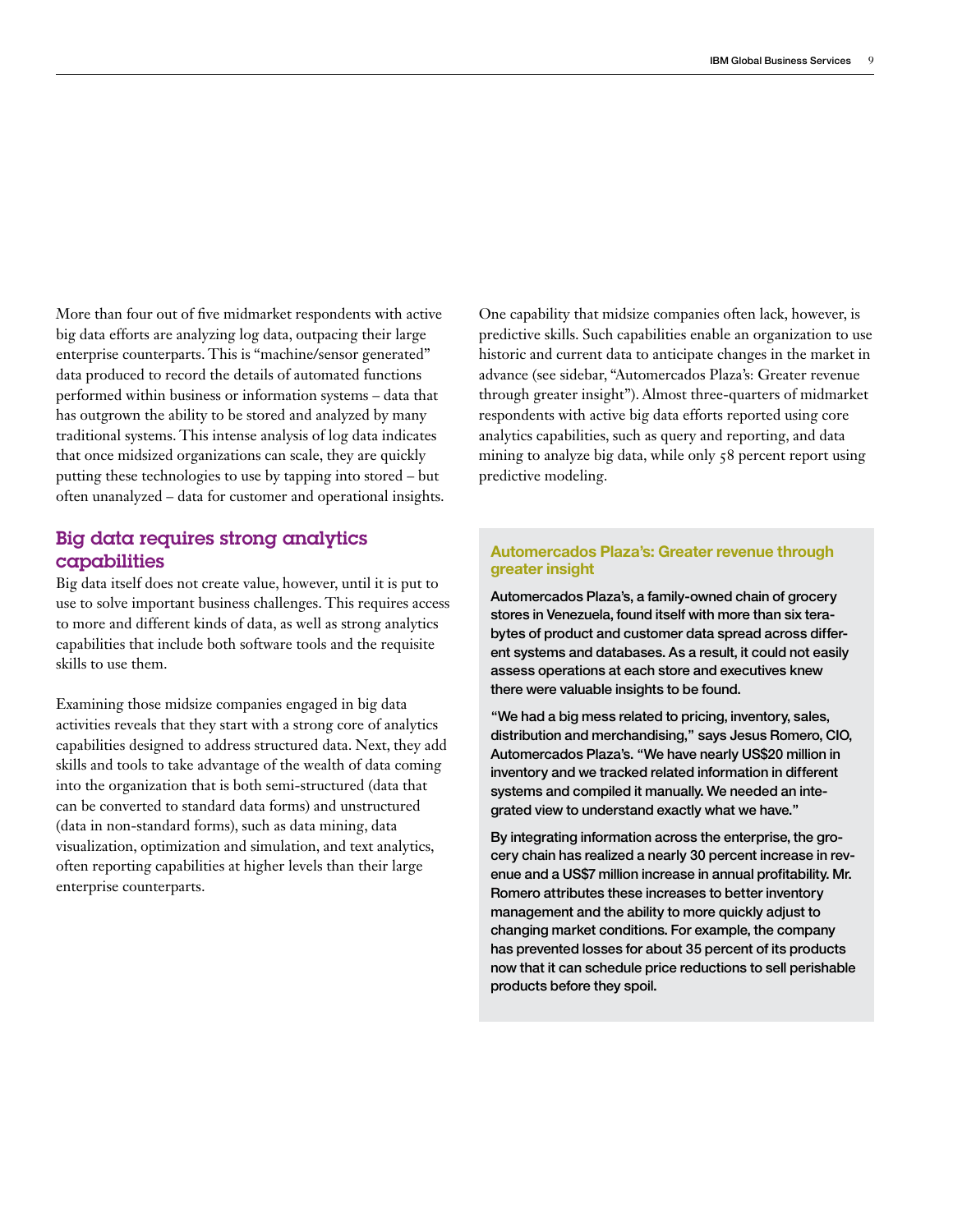As we noted earlier, today most companies are directing their initial big data focus toward analyzing structured data. But big data also creates the need to analyze multiple data types, including a variety of types that may be entirely new for many organizations. In more than half of the active big data efforts, midmarket respondents reported using advanced capabilities designed to analyze text in its natural state, such as the transcripts of call center conversations. These analytics include the ability to interpret and understand the nuances of language, such as sentiment, slang and intentions.

Having the capabilities to analyze unstructured (for example, geospatial location data, voice and video) or streaming data continues to be a challenge for most organizations, regardless of size. While the hardware and software in these areas are maturing, the skills are in short supply. Only 25 percent of midmarket respondents with active big data efforts reported having the required capabilities to analyze extremely unstructured data like voice and video.

Acquiring or developing these more advanced technical and analytic capabilities required for big data advancement is becoming a top challenge among many organizations with active big data efforts. Among these organizations, the lack of advanced analytical skills is a major inhibitor to getting the most value from big data. However, strategies and alternatives exist to mitigate this shortage, which we will explore in the Recommendations section.

# The pattern of big data adoption

To better understand the big data landscape, we asked respondents to describe the level of big data activities in their organizations today. The results suggest four main stages of big data adoption and progression along a continuum that we have labeled Educate, Explore, Engage and Execute (see Figure 6).



#### Big data adoption

Source: Big Data @ Work survey, a collaborative research survey conducted by the IBM Institute for Business Value and the Saïd Business School at the University of Oxford. © IBM 2012

*Figure 6:* Closer examination four stages of big data adoption highlights midmarket's hesitation, but confirms interest.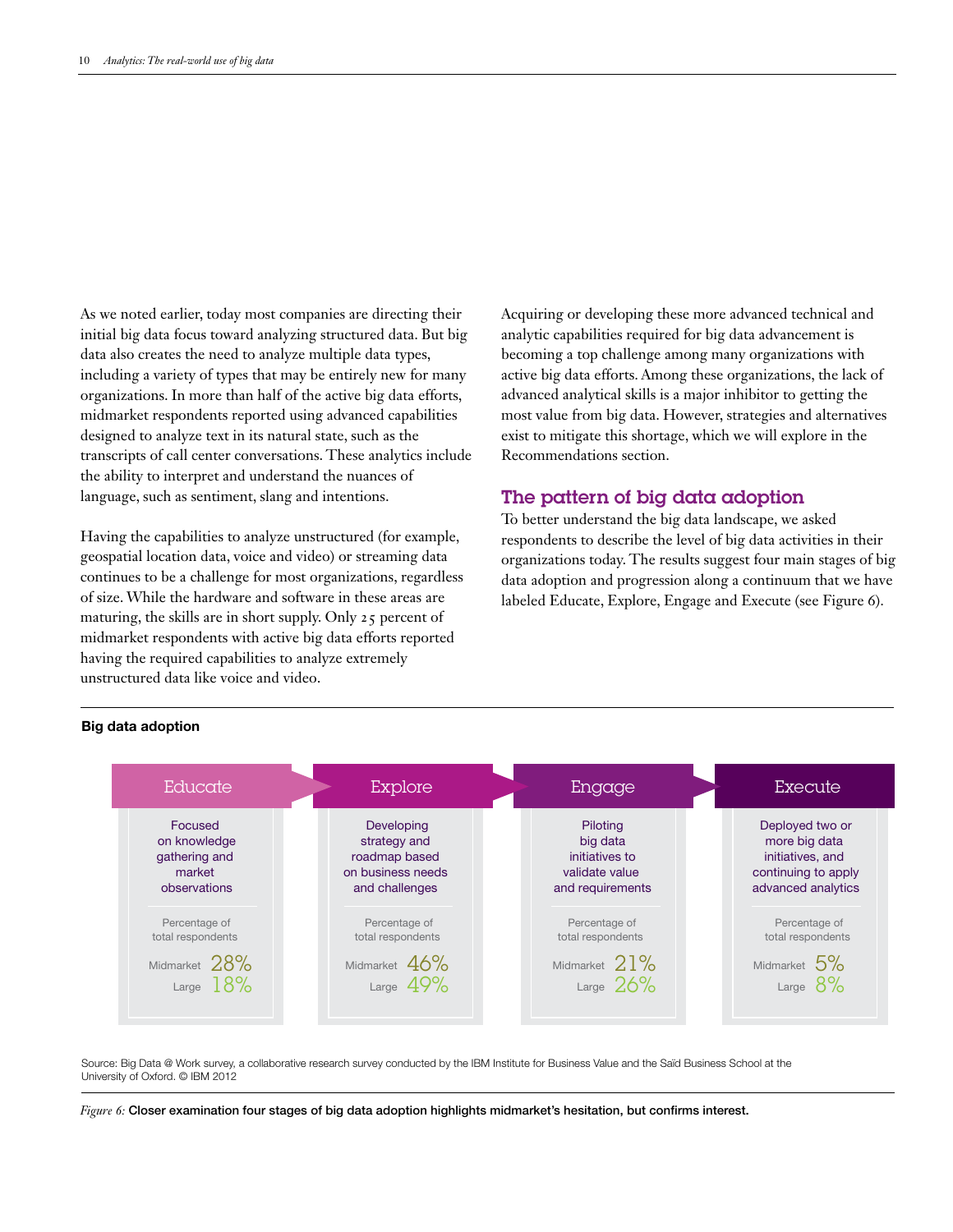#### **Educate: Building a base of knowledge (28 percent of midmarket respondents)**

In the Educate stage, the primary focus is on awareness and knowledge development. Slightly more than one quarter of midmarket respondents indicated they are not yet using big data within their organizations. While some remain relatively unaware of the topic of big data, our interviews suggest that most organizations in this stage are studying the potential benefits of big data technologies and analytics, and trying to better understand how big data can help address important business opportunities in their own industries or markets. Within these organizations, it is mainly individuals doing the knowledge gathering as opposed to formal work groups, and their learnings are not yet being used by the organization. As a result, the potential for big data has not yet been fully understood and embraced by business executives.

### **Explore: Defining the business case and roadmap (46 percent of midmarket respondents)**

The focus of the Explore stage is to develop an organization's roadmap for big data development. Almost half of respondents reported formal, ongoing discussions within their organizations about how to use big data to solve important business challenges. Key objectives of these organizations include developing a quantifiable business case and creating a big data blueprint. This strategy and roadmap takes into consideration existing data, technology and skills, and then outlines where to start and how to develop a plan aligned with the organization's business strategy.

## **Engage: Embracing big data (21 percent of midmarket respondents)**

In the Engage stage, organizations begin to prove the business value of big data, as well as perform an assessment of their technologies and skills. More than one in five midmarket respondent organizations is currently developing proofs-ofconcept (POCs) to validate the requirements associated with implementing big data initiatives, as well as to articulate the expected returns. Organizations in this group are working – within a defined, limited scope – to understand and test the technologies and skills required to capitalize on new sources of data.

#### **Execute: Implementing big data at scale (5 percent of midmarket respondents)**

In the Execute stage, big data and analytics capabilities are more widely operationalized and implemented within the organization. However, only 5 percent of respondents – compared with only 6 percent of large enterprise respondents – reported that their organizations have implemented two or more big data solutions at scale – the threshold for advancing to this stage. The small number of organizations in the Execute stage is consistent with the implementations we see in the marketplace. Importantly, these leading organizations are leveraging big data to transform their businesses and thus are deriving the greatest value from their information assets. With the rate of big data adoption accelerating rapidly – as evidenced by 21 percent of respondents in the Engage stage, with either POCs or active pilots underway – we expect the percentage of organizations at this stage to more than double over the next year.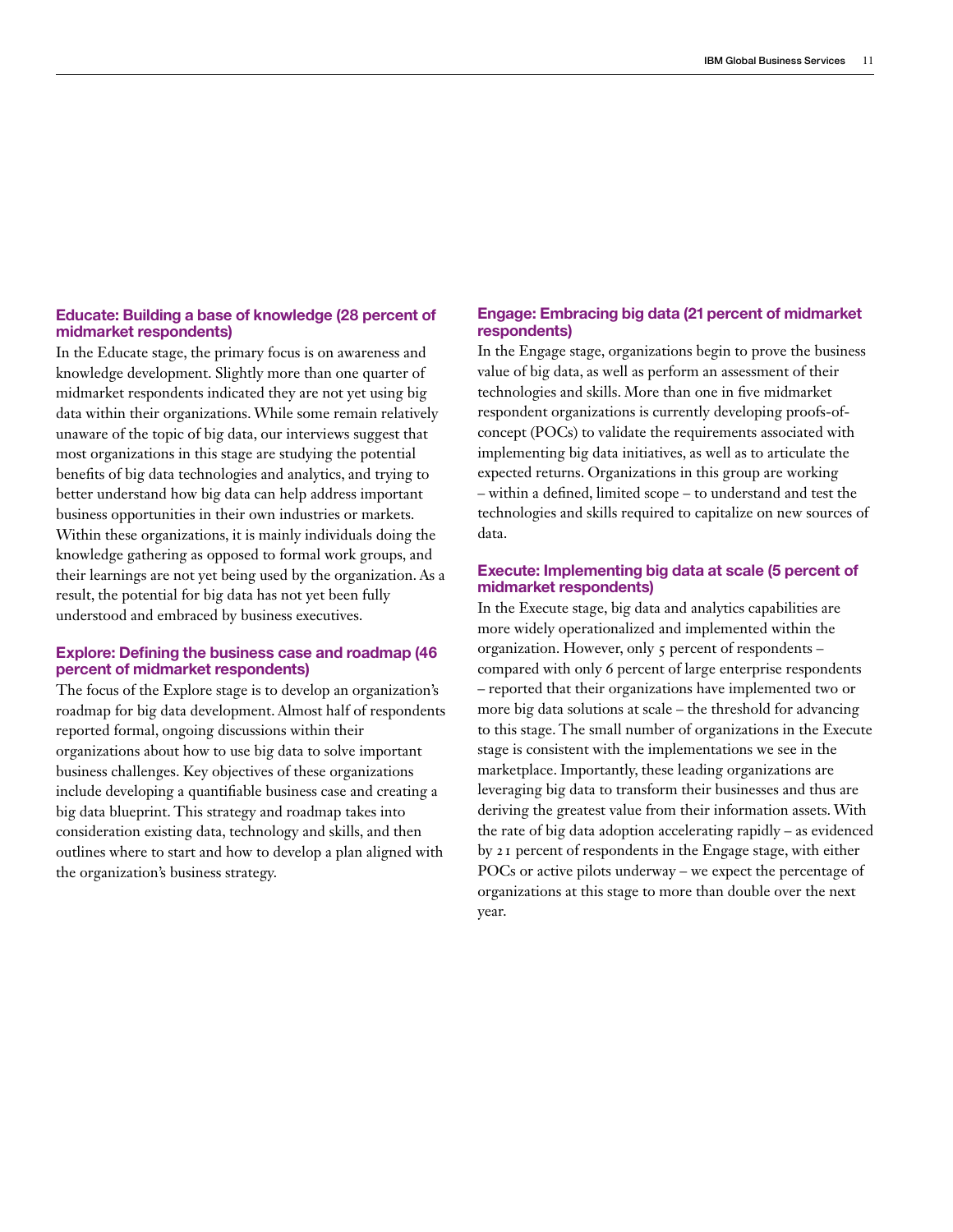At each adoption stage, the most significant obstacle to big efforts among midmarket and large enterprise respondents is the need and ability to articulate measurable business value. Executives in organizations, regardless of size, must understand the potential or realized business value from big data strategies, pilots and implementations. Organizations must be vigilant in articulating the potential value of big data – forecasting it based on detailed analysis when needed and tying it to pilot results where possible – for executives to invest the necessary time, money and human resources.

# Recommendations: Cultivating big data adoption

IBM analysis of our Big Data @ Work Study findings provided new insights into how midsize companies at each stage are advancing their big data efforts. Driven by the need to solve business challenges, in light of both advancing technologies and the changing nature of data, midsize companies are starting to look closer at big data's potential benefits. To extract more value from big data, we offer a broad set of recommendations to organizations large and small as they proceed down the path of big data.

#### **Commit initial efforts to customer-centric outcomes**

It is imperative that organizations focus big data initiatives on areas that can provide the most value to the business. For most midmarket companies, this will mean beginning with customer analytics that enable better service to customers as a result of being able to truly understand customer needs and anticipate future behaviors. The upside is that customer analytics often can concurrently reduce costs and increase revenues, a duality that can bolster the business case and offset necessary investments.

If organizations are to understand and provide value to empowered customers, they have to concentrate on getting to know their customers as individuals. But today's customers – end consumers or business-to-business customers – want more than just understanding. To effectively cultivate meaningful relationships with their customers, midsize companies must connect with them in ways their customers perceive as valuable.

The value may come through more timely, informed or relevant interactions; it may also come as organizations improve the underlying operations in ways that enhance the overall experience of those interactions. Midsize companies should identify the processes that most directly interact with customers, pick one and start; even small improvements matter as they often provide the proof points that demonstrate the value of big data, and the incentive to do more. Analytics fuels the insights from big data that are increasingly becoming essential to creating the level of depth in relationships that customers are quickly coming to expect.

## **Define big data strategy with a business-centric blueprint**

A blueprint encompasses the vision, strategy and requirements for big data within an organization, and is critical to establishing alignment between the needs of business users and the implementation roadmap of IT. A blueprint defines what organizations want to achieve with big data to help ensure pragmatic acquisition and use of resources.

An effective blueprint defines the scope of big data within the organization by identifying the key business challenges to which it will be applied, the sequence in which those challenges will be addressed, the business process requirements that define how big data will be used, and the architecture which includes the data, tools and hardware needed to achieve it.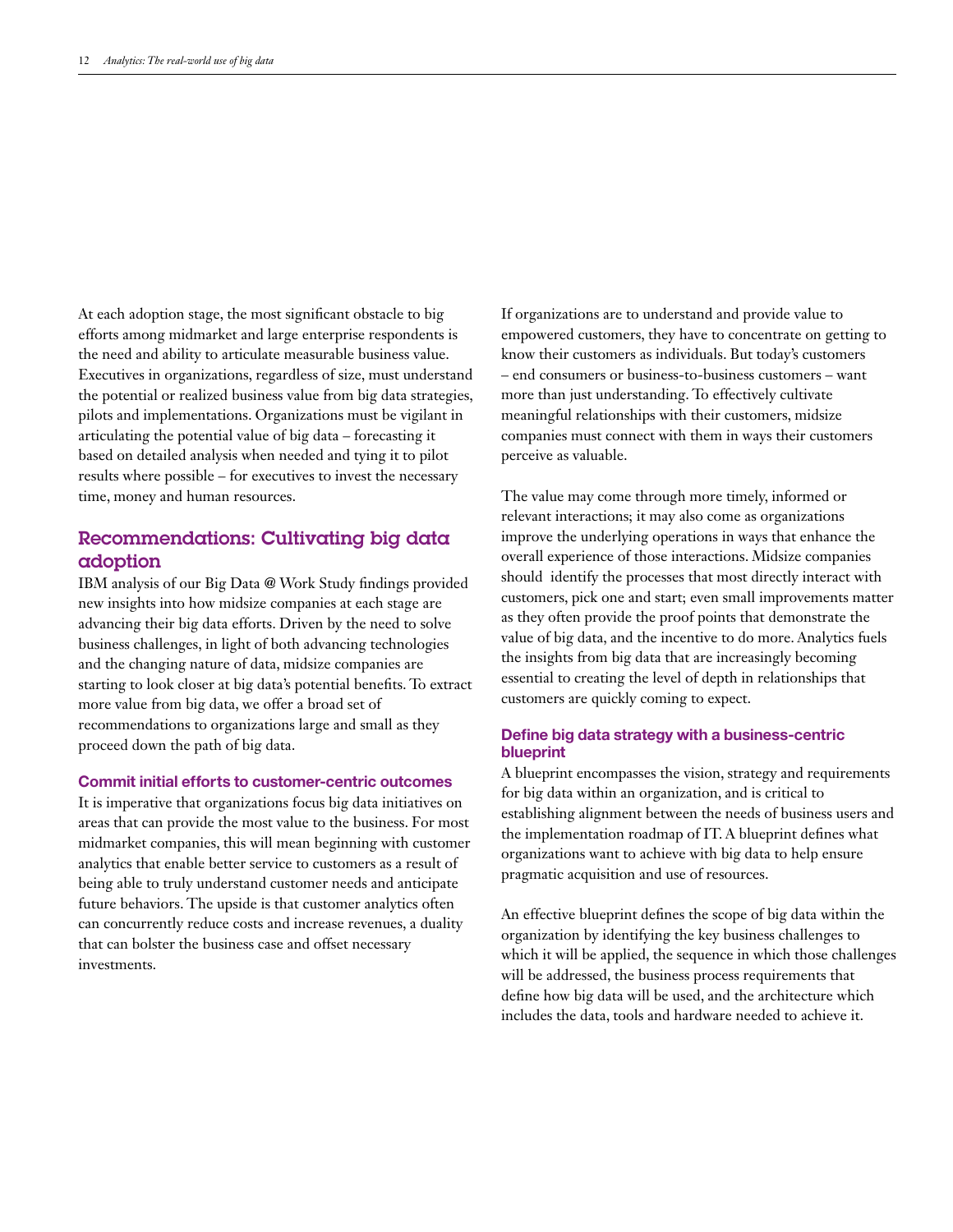It is not meant to "boil the ocean" of all the organization's woes, but rather to serve as the basis for developing a roadmap – with a keen eye on dependencies – to guide the organization through developing and implementing its big data solutions in ways that create sustainable business value.

## **Start with existing data and skills to achieve near-term results**

To achieve near-term results while building the momentum and expertise to sustain a big data program, it is critical that midsize companies take a practical approach. As our respondents confirmed, the most logical and cost-effective place to start looking for new insights is within the organization's existing data store, by leveraging the skills and tools that are most often already available.

Looking internally first allows organizations to leverage their existing data, software and skills, and to deliver near-term business value and gain important experience as they then consider extending existing capabilities to address more complex sources and types of data. While most organizations will need to make investments that allow them to handle either larger volumes of data or a greater variety of sources, this pragmatic approach can reduce investments and shorten the timeframes needed to extract the value trapped inside these untapped sources. It accelerates the speed to value and enables organizations to take advantage of the information stored in existing repositories while infrastructure implementations are underway. Then, as new technologies become available, big data initiatives can be expanded to include greater volumes and variety of data.

# **Build analytics capabilities based on business priorities**

Throughout the world, organizations of all sizes face a growing variety of analytics tools while also facing a critical shortage of analytical skills. Big data effectiveness hinges on addressing this significant gap. Midsize companies should focus on acquiring the specific skills needed within their organizations, especially those needing increased predictive analysis and visualization capabilities. Companies seeking to acquire these skills have three options: buy them, build them from within their ranks, or partner with others in their information ecosystems.

Most midmarket organizations have limited information management and business analyst skills available internally. But increasing the skill level of current resources has the added benefit of creating an employee who both understands how the business operates and knows how to apply big data to the most critical business challenges.

Midsize companies can also tap into pre-built tools and external resources to shore up the gap. Analytic accelerators are pre-built algorithms and analysis tools designed to be used by novices that mitigate the need for those skills internally. Robust skills are available in the market through such sources as solution providers, vendors and freelancers; analytic accelerators circumvent the need for deep in-house analytics skills, and, oftentimes, colleges and universities can provide low-cost skills through internships and partnerships. Innovative communities are emerging around the globe where community-based analytic consortiums enable midsize companies – and even larger enterprises – to pool scarce resources.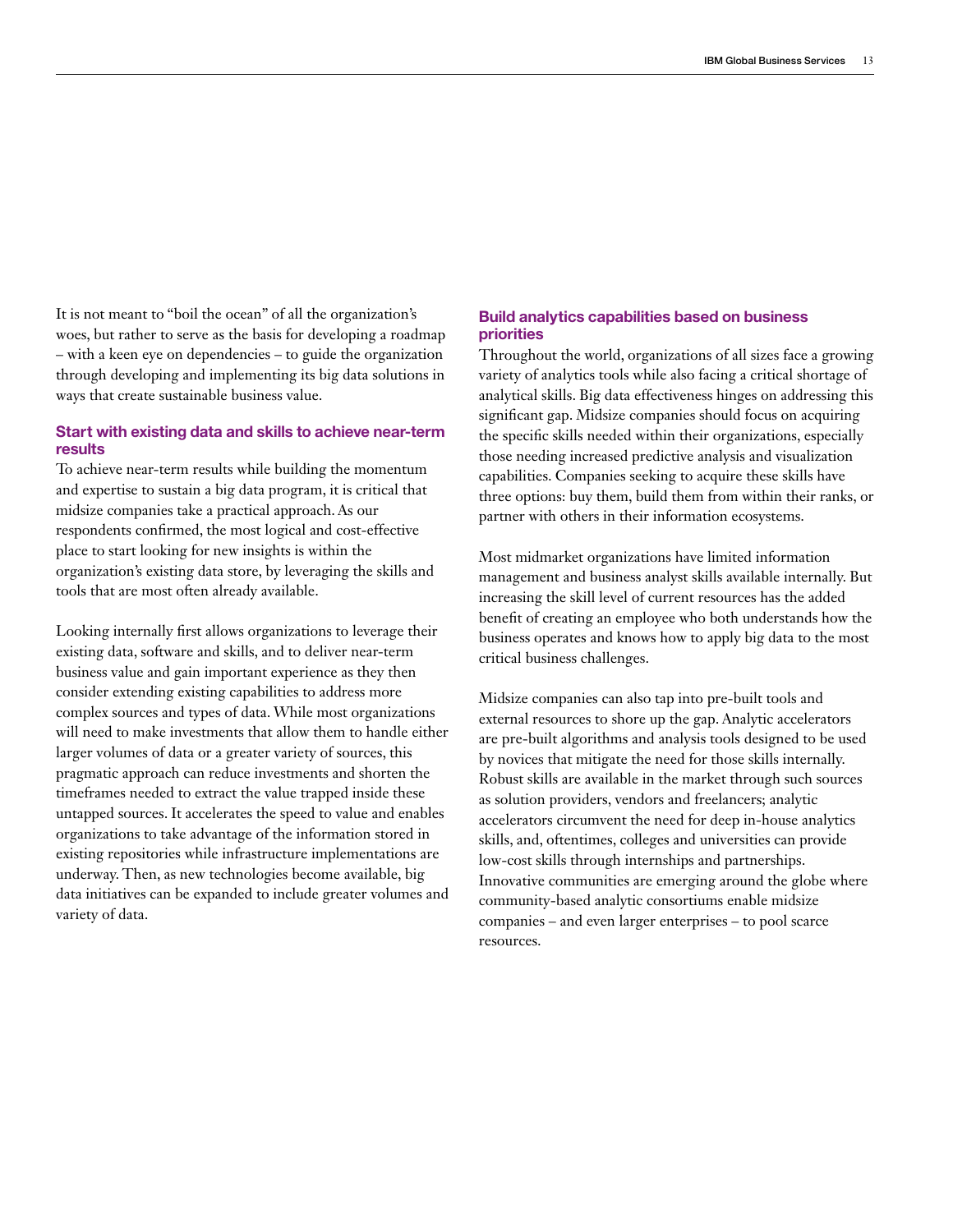One cautionary note, however, is that organizations must be vigilant about data privacy, especially when engaging with external parties. Customers have a keen sense of "right versus wrong" when it comes to the use of big data, and breaches can damage the often intimate relationship midsize companies have with their customers.

## **Create a business case based on measurable outcomes**

To develop a comprehensive and viable big data strategy and the subsequent roadmap requires a solid, quantifiable business case. Therefore, it is important to have the active involvement and sponsorship from one or more business executives throughout this process. Equally important to achieving long-term success is strong, ongoing business and IT collaboration.

*There is no requirement to be "big" to extract business value and competitive advantage from big data. Like their larger enterprise counterparts, midsize companies can realize value by effectively managing and analyzing new and existing data, and putting the right skills and tools in place.*

# Take your next steps in the big data evolution

An important principle underlies each of these five key recommendations: business and IT professionals must work together throughout the big data journey. The most effective big data solutions identify the business requirements first, and then tailor the infrastructure, data sources, processes and skills to support that business opportunity.

To compete in a globally-integrated and increasingly consumer-empowered economy, it is clear that organizations must leverage their information assets to gain a comprehensive understanding of markets, customers, products, regulations, competitors, suppliers, employees and more. Organizations will realize value by effectively managing and analyzing the rapidly increasing volume, velocity and variety of new and existing data, and putting the right skills and tools in place to better understand their operations, customers and the marketplace as a whole.

Midsize companies are not less capable of doing this than their larger enterprise counterparts, and many have already begun to do so. There is no requirement to be "big" to extract business value and competitive advantage from big data.

To learn more about this IBM Institute for Business Value study, please contact us at *iibv@us.ibm.com*. For a full catalog of our research, visit: **[ibm.com](http://www.ibm.com/iibv)**/iibv

Subscribe to IdeaWatch, our monthly e-newsletter featuring the latest executive reports based on IBM Institute for Business Value research. **ibm.com**[/gbs/ideawatch/subscribe](http://www.ibm.com/gbs/ideawatch/subscribe)

Access IBM Institute for Business Value executive reports on your tablet by downloading the free "IBM IBV" app for iPad or Android.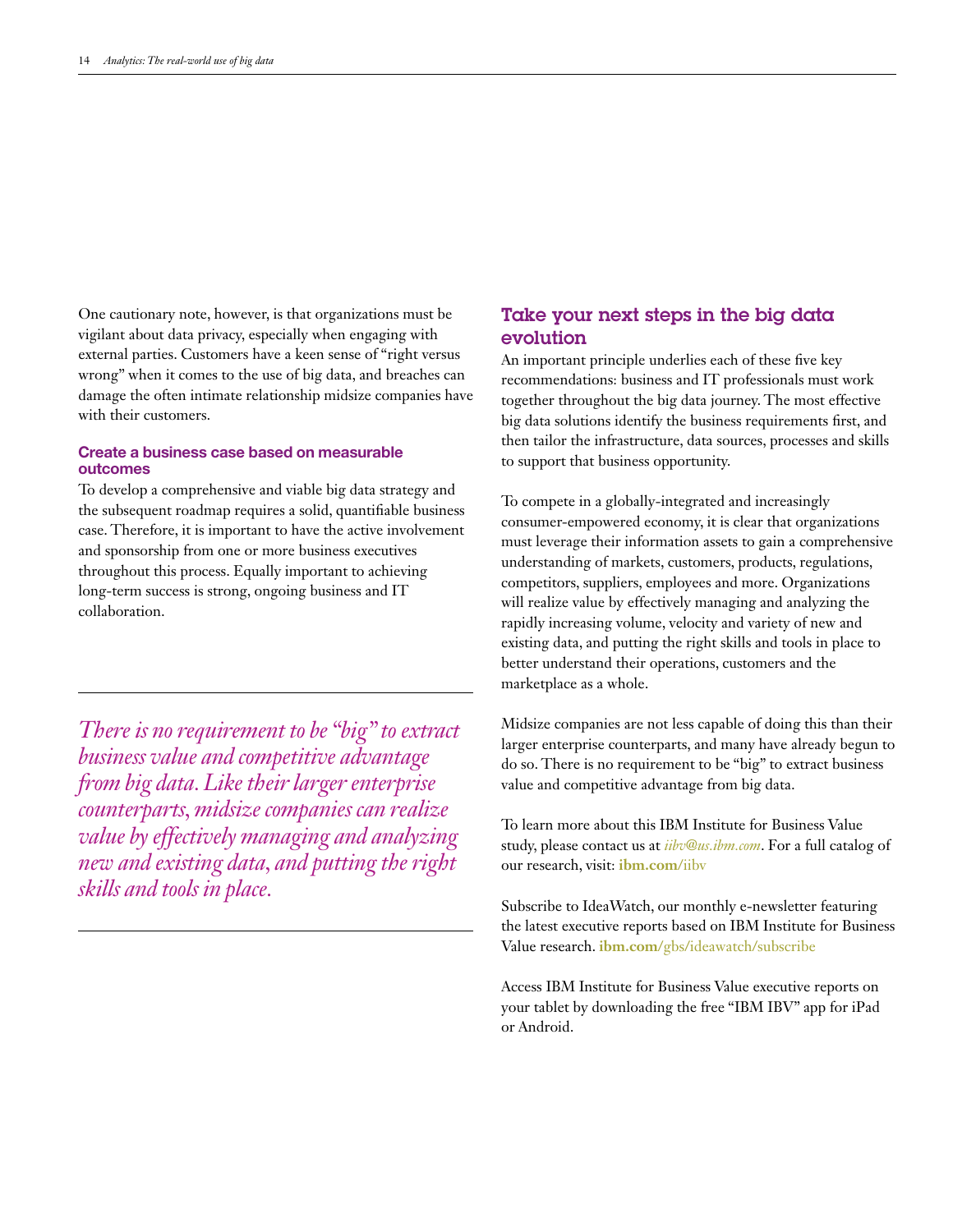## About the authors

Susan Miele is the Market Segment Manager for big data analytics in the midmarket, where she helps shape the IBM strategy, approach and solutions to help midsize organizations extract insights from data that drive fact-based decisions, resulting in stronger business outcomes. Susan can be contacted at smiele@us.ibm.com.

Rebecca Shockley is the Business Analytics and Optimization Global Research Leader for the IBM Institute for Business Value, where she conducts fact-based research on the topic of business analytics to develop thought leadership for senior executives. Rebecca can be contacted at *[rshock@us.ibm.com](mailto:rshock@us.ibm.com%20)*

### References

- 1 Kiron, David, Rebecca Shockley, Nina Kruschwitz, Glenn Finch and Dr. Michael Haydock. "Analytics: The widening divide: How companies are achieving competitive advantage through analytics." IBM Institute for Business Value in collaboration with MIT Sloan Management Review. October 2011. [http:// www-935.ibm.com/services/](http://www-935.ibm.com/services/us/gbs/thoughtleadership/ibv-analytics-widening-divide.html) [us/gbs/thoughtleadership/ibv-analyticswidening-divide.](http://www-935.ibm.com/services/us/gbs/thoughtleadership/ibv-analytics-widening-divide.html) [html](http://www-935.ibm.com/services/us/gbs/thoughtleadership/ibv-analytics-widening-divide.html) © 2011 Massachusetts Institute for Technology.
- 2 "From Stretched to Strengthened: Insights from the IBM Chief Marketing Officer Study." IBM Institute for Business Value. May 2011. [www.ibm.com/cmostudy;](http://www.ibm.com/cmostudy) "Leading Through Connections: Insights from the IBM Chief Executive Officer Study." IBM Institute for Business Value. May 2011. [www.ibm.com/ceostudy](http://www.ibm.com/ceostudy)
- 3 Kiron, David, Rebecca Shockley, Nina Kruschwitz, Glenn Finch and Dr. Michael Haydock. "Analytics: The widening divide: How companies are achieving competitive advantage through analytics." IBM Institute for Business Value in collaboration with MIT Sloan Management Review. October 2011. [http:// www-935.ibm.com/services/](http://www-935.ibm.com/services/us/gbs/thoughtleadership/ibv-analytics-widening-divide.html) [us/gbs/thoughtleadership/ibv-analyticswidening-divide.](http://www-935.ibm.com/services/us/gbs/thoughtleadership/ibv-analytics-widening-divide.html) [html](http://www-935.ibm.com/services/us/gbs/thoughtleadership/ibv-analytics-widening-divide.html) © 2011 Massachusetts Institute for Technology.